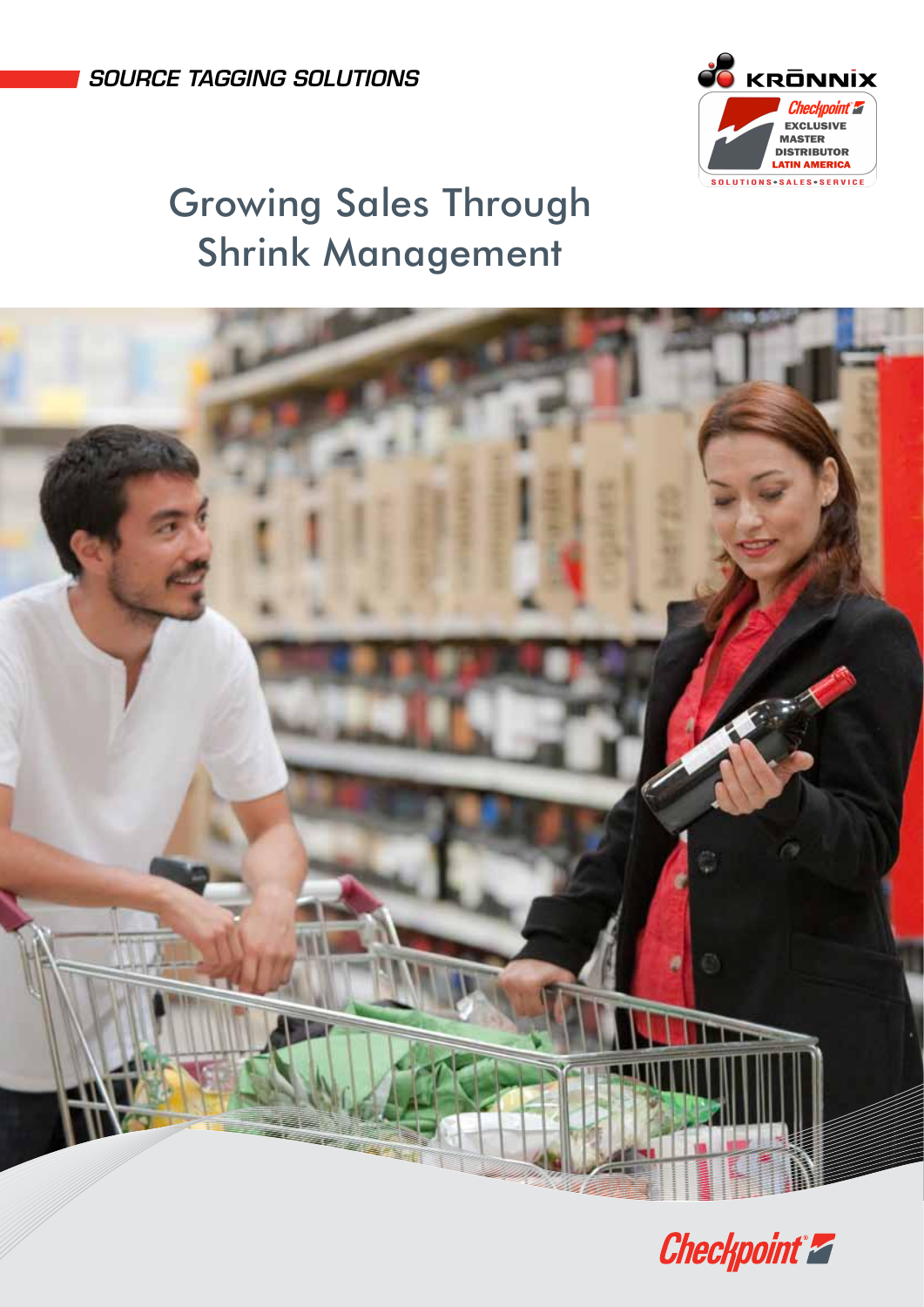#### SOURCE TAGGING



#### Sell more, lose less

Modern retail faces continuous pressure to achieve increased sales and greater efficiency.

Source Tagging, a critical component of Solutions@ Source, facilitates these goals by accelerating speed to shelf, reducing handling costs, and facilitating self service sales formats.

It also ensures the uniform and universal protection of merchandise through the secure integration of Radio Frequency Electronic Article Surveillance (RF EAS) tags during merchandise manufacture.



#### FOOD RETAIL: TECHNOLOGY TRENDS



Driven by the opportunities afforded by RF EAS, more than 80% of major grocery distribution chains in EMEA have now adopted this de facto technology standard.

This in turn has driven a steady rise in demand for suppliers to electronically tag their merchandise at source.

Source Tagging is today a common practice with over 1 billion products delivered to retailers tagged and shelf-ready every year.

# COLLABORATIVE TRENDS

Technological standardisation in food retail has led a number of multinational brands to collaborate with key retail client to find mutually beneficial Source Tagged merchandise solutions.



Visible Secure Signage

Security Protected

The impact of Source Tagging on shrink can be further enhanced by the use of Visible Secure Signage. Retail trials suggest that theft can be reduced by a further 80% when RF tagging and visible signage are combined.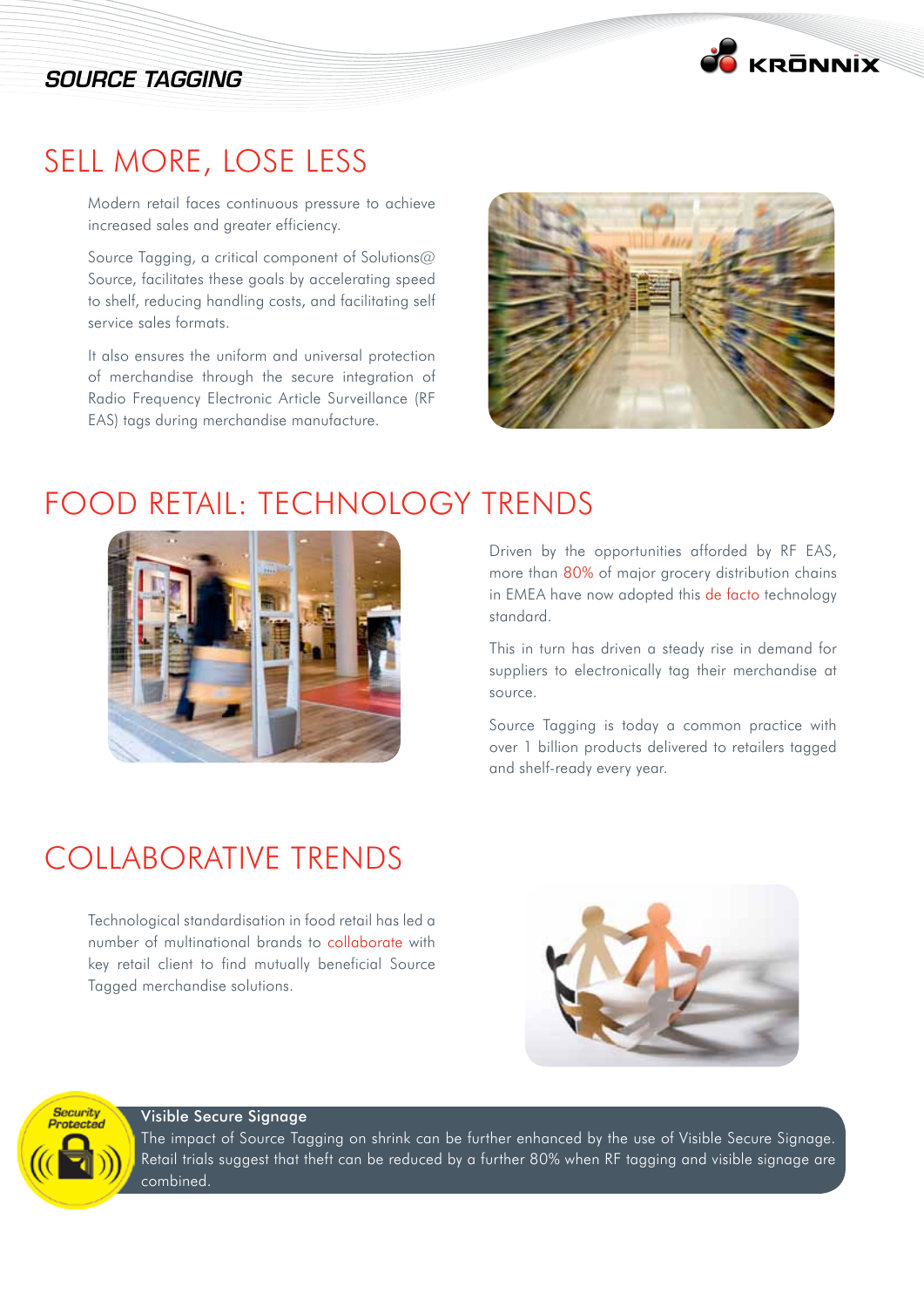

#### SOURCE TAGGING BENEFITS



- **Derational Savings:** virtual elimination of instore tagging for key categories
- **Speed to Shelf:** merchandise arrives secured and shelf-ready
- **On-Shelf Availability:** effective replenishment and reduced shrink
- Sales Improvement: open merchandising is enabled, promoting customer friendly self-service sales
- Point of Sale Efficiency: faster throughput thanks to one-step remote deactivation
- **Product Presentation:** improved as security becomes integrated and invisible
- **Shrinkage Reduction:** universal and uniform tagging of risk items

## PERFORMANCE SOLUTIONS

In response to client needs, Checkpoint has developed a range of specialised high performance labelling solutions for product categories including Fresh Meat, Health and Beauty, and Wines and Spirits.





#### *SELL MORE, LOSE LESS*

Client experience demonstrates that Source Tagging can help increase sales up to 30% and reduce shrink in excess of 60%.



- **Food** solutions include **ISEGA** certified direct contact Food Safe RF labels for fresh meat
- **Health and Beauty** demands have driven the development of the world's smallest functioning RF label for high risk cosmetics
- **Wines and Spirits:** Wafer thin low profile labels able to withstand industrial application processes have been developed for high speed bottling lines